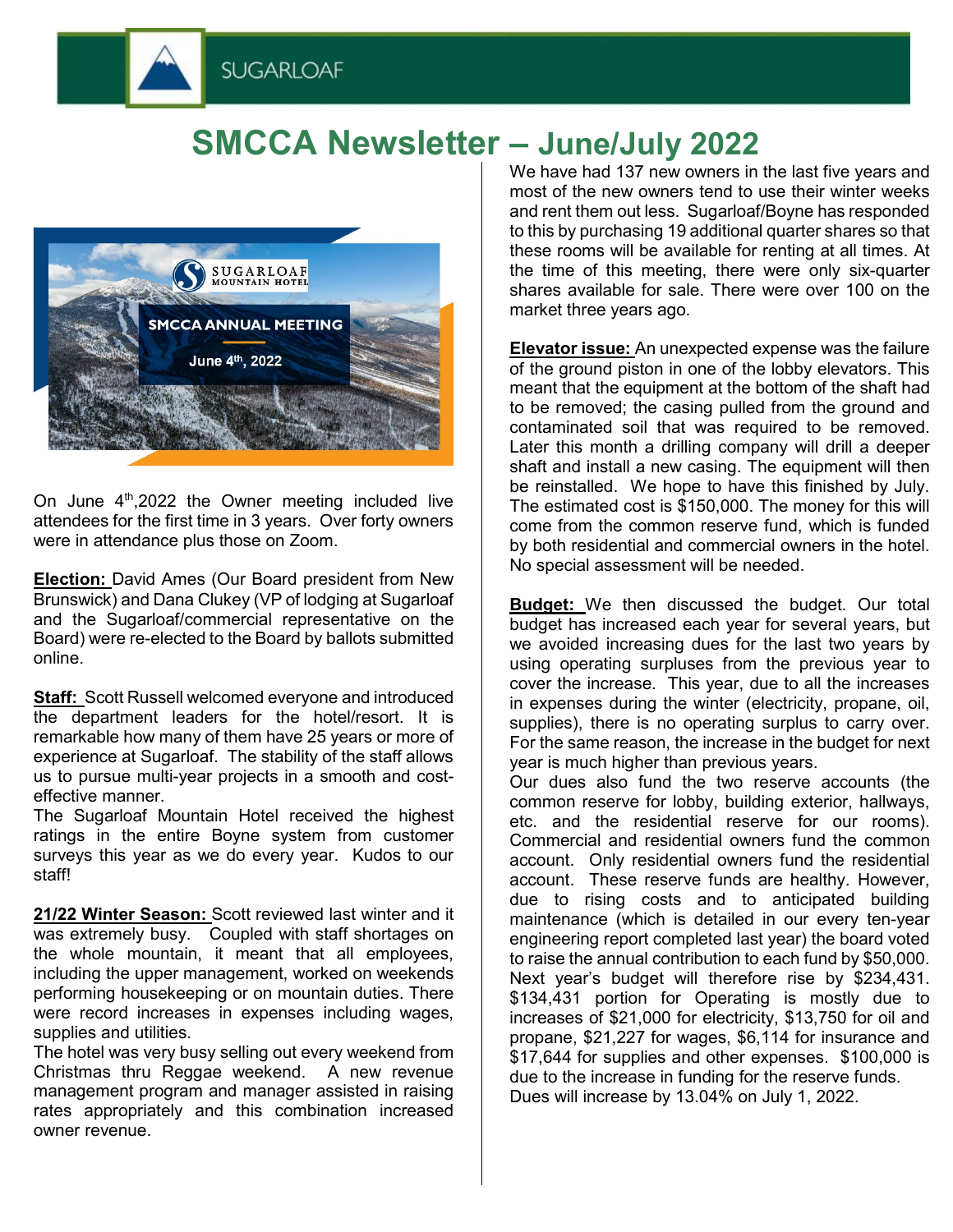The other financial news is that housekeeping fees will also increase due to wages. The primary factor is to maintain housekeeping staff and stay competitive with regional wages and to assure full time employment for these wonderful people. We have returned to full daily housekeeping services. These fees will increase from \$2.00 to \$6.00 depending on the room size.

Although not required by the Bylaws, the budget was approved unanimously by those attending the meeting.

**Capital Projects:** This past year there was continuation of the window replacement project (now in year 7), work on the west wing hot water supply issues, various room repairs and updates, replacement of circulation pumps, and of course, the elevator repair.

This summer we will introduce a new hospitality TV entertainment system (Sonifi) to allow guests to cast from other devices, movies on demand and other room enhancements expected by today's travelers. Plans for the coming year include continued window replacements, new exterior doors, continued work on the dormers, HVAC system for the lobby, and upgrades to the lock system to allow room access from your cell phone. A bit of good news is that the condominium check in process will become digital. This means that condominium guests will go directly to their condominium unless they choose to stop at the desk. This will help with limiting the number of guests in the Hotel Lobby during peak check in times. A slide (presented at the Annual Meeting) outlines the current standing of the furniture reserve account. A future room remodel is under development with a comprehensive room design plan being worked on with designers.

**Resort Update:** Dana Clukey provided an update on resort changes this summer. You can find this information on the sugarloaf website.

If you have questions about information that was presented at the Annual Meeting please see the e-mail sent to you that references the meeting Drop Box Link or call and ask questions with our incredible Lodging Team!

The meeting concluded with a very happy social event with live music and amazing food.

Roy Miller SMCCA Board Secretary

# **TO REMEMBER…………………………**



Thank you to everyone who has completed and returned calendars. For those who have not had the opportunity, please submit them as soon as possible, even if you do not reserve time for owner use. Let me know if you need a calendar to fill out. Please confirm that I have received your calendars.

# **UPDATED CREDIT CARD INFO**

RCI/BVC cleaning charges are processed each week after guest departure. Several credit cards on file have expired or are nearing the expiration date. A current card is required to be on file to clear the weekly cleaning fees associated with exchange deposits. Future deposits are subject to be declined without updated information. Please contact me with current information. Thank you.

# **RCI EXCHANGES**

When selecting weeks to bank for exchanges, please note; full exchange value is only recognized at least 9 months in advance. Best weeks to bank are mid-June through the first week in October.

## **UPDATED CONTACT INFO**

Please contact me with updated mailing address, phone number and email address.

## **OWNER RESERVATIONS**

**ALWAYS** get a confirmation of dates. Please also note that a credit card authorization and an ID will be required upon every arrival. No exceptions. Thank you for adhering to these policies. Confirmations will be emailed the week of your arrival. If you do not receive confirmation, please let me know.

## **HOW CAN WE HELP YOU?**

Please feel free to direct any questions or concerns to: Dana Clukey • VP Lodging & Prop Sup • 207-237-6908 Scott Russell • GM of Resort Lodging • 207-237-4200 Deb Lander • Resort Owner Services • 207-237-4202 Suk Spencer • Resort Housekeeping Manager 237-6771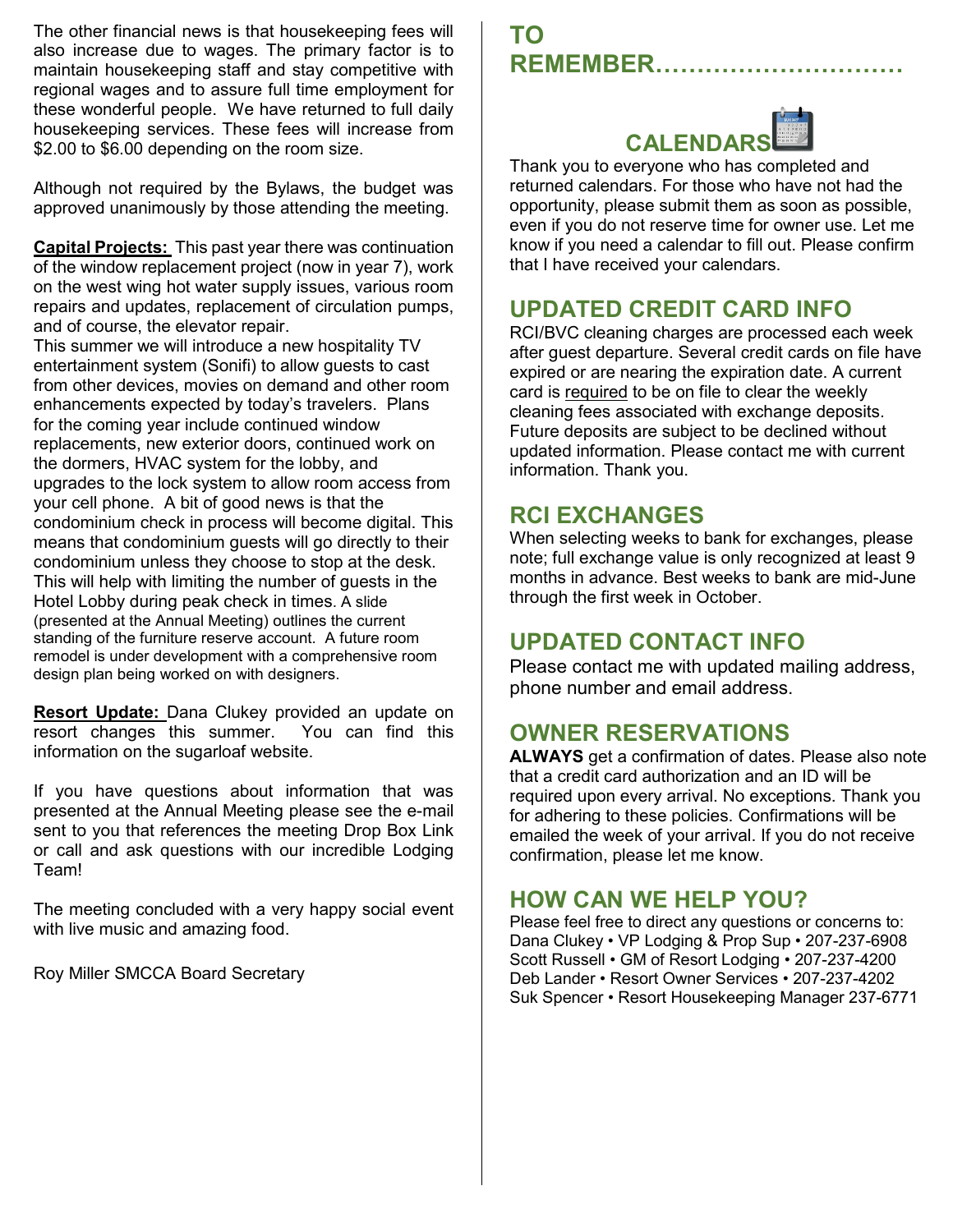# **HOW TO CONTACT ME**

Deb Lander Resort Owner Services Manager 5091 Access Road Carrabassett Valley ME 04947 207-237-4202 1.800.527.9879 ext. 4202 Fax: 207.237.2874 Email: [dlander@sugarloaf.com](mailto:dlander@sugarloaf.com)



# **Tentative 22/23 Calendar**

### **June 2022**

| 41 <sup>St</sup> Annual Sugarloaf Ski Club | <b>Classic</b> |
|--------------------------------------------|----------------|
| <b>Golf Tournament</b>                     | 6/24           |
| Summer Après Series                        | $6/24-25$      |
| Kids Balance Bike Race                     | 6/25           |
| <b>Kingfield Pops</b>                      | 6/25           |
| Maxxis Eastern State Cup                   | $6/26$         |
| <b>July 2022</b>                           |                |
| 34th Healthcare Golf Classic               | 7/11           |
| <b>Red Cross Blood Drive</b>               | 7/13           |
| Summer Après Series                        | 7/15           |
| Kids Balance Bike Race                     | 7/15           |
| Carrabassett Backcountry Cycle Challenge   | 7/16           |
| <b>August 2022</b>                         |                |
| <b>NEMBAFEST</b>                           | 8/05-07        |
| <b>NEMBAFEST Concerts</b>                  | 8/05-06        |
| AJGA                                       | $8/08 - 11$    |
| <b>Ball &amp; Chain Golf Tournament</b>    | 8/17           |
| Summer Après Series                        | 8/19           |
| Kids Balance Bike Race                     | 8/20           |
| <b>Enduro World Series</b>                 | $8/20 - 21$    |
| <b>Flume Trail Race</b>                    | $8/27 - 28$    |
| <b>September 2022</b>                      |                |
| Make A Wish Trailblazer Challenge          | $9/16 - 18$    |
| <b>Trans New England Enduro</b>            | $9/25 - 30$    |
| <b>October 2022</b>                        |                |
| <b>Homecoming Weekend</b>                  | $10/7 - 10$    |
| <b>November 2022</b>                       |                |
| Thanksgiving                               | 11/24          |

| December 2022<br><b>Christmas Vacation Week</b>                                    | $12/26 - 1/01$         |
|------------------------------------------------------------------------------------|------------------------|
| <b>January 2023</b><br>MI K Weekend                                                | $1/13-16$              |
| <b>February 2023</b><br><b>Special Olympics</b><br><b>Presidents Vacation Week</b> | 2/05-07<br>$2/19 - 24$ |
| <b>April 2023</b><br>Reggae<br>Easter                                              | 4/07-09<br>4/09        |



**New Summer 2022 Menu!!** 

| <b>BREAKFAST</b>                                                                                                                              |  |  |  |  |
|-----------------------------------------------------------------------------------------------------------------------------------------------|--|--|--|--|
| <b>PLATES</b>                                                                                                                                 |  |  |  |  |
| <b>45N BREAKFAST</b>                                                                                                                          |  |  |  |  |
| 13<br>Two Eggs   Home Fries   Toast, English Muffin<br>or Bagel   Bacon or Sausage<br><b>LUMBERJACK BREAKFAST</b>                             |  |  |  |  |
| 13                                                                                                                                            |  |  |  |  |
| Two Eggs   Home Fries   Toast, English Muffin<br>or Bagel                                                                                     |  |  |  |  |
| <b>BREAKFAST SANDWICH</b><br>12                                                                                                               |  |  |  |  |
| Two Eggs   Candied Bacon   Cheddar   Onion<br>Jam   English Muffin or Bagel<br><b>BREAKFAST BURRITO</b>                                       |  |  |  |  |
| 14                                                                                                                                            |  |  |  |  |
| Scrambled Eggs   Sauteed Sweet Peppers,<br>Onions & Spinach   Black Beans   Cheddar<br>Cheese   Served with a side of Salsa and Sour<br>Cream |  |  |  |  |
| Add Bacon, Sausage or Chorizo                                                                                                                 |  |  |  |  |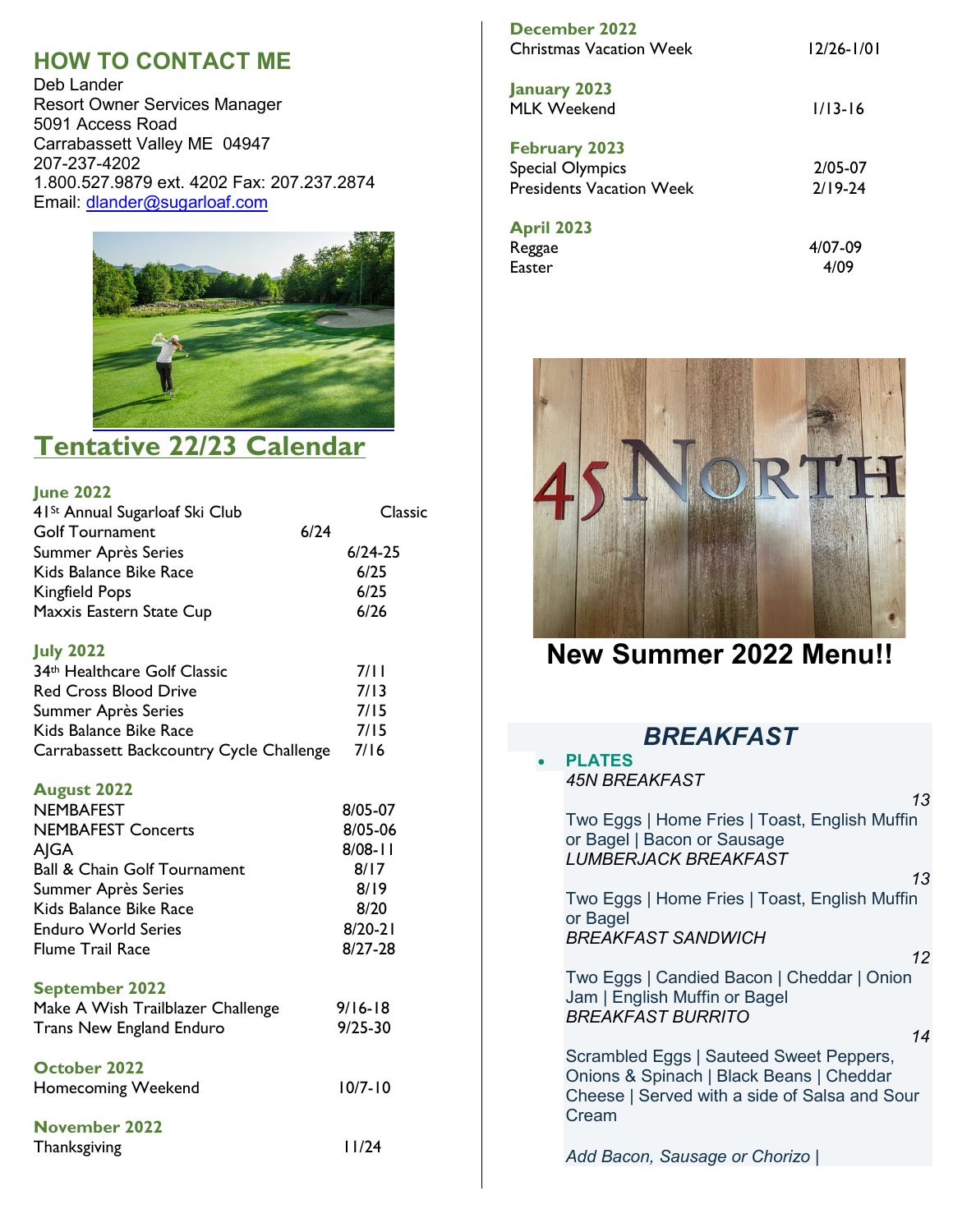| <b>OMELET OF THE DAY</b>                                                                                                                                                                                                                                                                                                                                            |           | <b>DINNER</b>                                                                                                                                                                                                                                                                                      |
|---------------------------------------------------------------------------------------------------------------------------------------------------------------------------------------------------------------------------------------------------------------------------------------------------------------------------------------------------------------------|-----------|----------------------------------------------------------------------------------------------------------------------------------------------------------------------------------------------------------------------------------------------------------------------------------------------------|
| 14<br>Three Egg Omelet   Daily Filling   Home Fries<br><b>CORNED BEEF HASH</b>                                                                                                                                                                                                                                                                                      |           | <b>SMALL PLATES</b><br><b>45N BOARD</b>                                                                                                                                                                                                                                                            |
| 17<br>Homemade Corned Beef Hash   Two Eggs  <br>Hollandaise   Home Fries<br><b>HOT CAPICOLA BENEDICT</b><br>16<br>Thick Sliced Capicola   Poached Eggs   English<br>Muffin   Hollandaise   Home Fries<br><b>SMOKED SALMON PLATE</b><br>17<br>Smoked Salmon   Bagel   Fresh Dill Cream<br>Cheese   Cucumber   Tomato   Red Onion  <br><b>Capers   Dressed Greens</b> |           | 22<br>Assorted Cheeses   Charcuterie   House Made<br>Crackers   Whole Grain Mustard   Fruit<br>Compote   House Pickled Vegetables   Fresh<br>Fruit<br><b>GRILLED ASPARAGUS</b><br>14<br>Pickled Shallot   Cured Egg Yolk   Bacon  <br><b>Charred Scallion Dressing</b><br><b>BAKED GOAT CHEESE</b> |
| <b>SWEET</b>                                                                                                                                                                                                                                                                                                                                                        |           | 16<br>Kalamata Olives   Pickled Sweet Peppers  <br>Sunflower Seed Gremolata   House Made                                                                                                                                                                                                           |
| <b>BUTTERMILK PANCAKE STACK</b><br>15 313<br><b>Butter   Maine Maple Syrup</b>                                                                                                                                                                                                                                                                                      |           | <b>Crackers</b><br><b>MAINE MUSSELS</b><br>18                                                                                                                                                                                                                                                      |
| Add Fresh Blueberries or Chocolate Chips   3                                                                                                                                                                                                                                                                                                                        |           | Pemaquid Mussels   Spiced Tomato Broth  <br>Chorizo   Black Beans   Garlic   Onion   Cilantro<br>Flatbread                                                                                                                                                                                         |
| <b>FRENCH TOAST STACK</b><br>15 313<br>Texas Toast   Sliced Banana   Whipped Cream<br><b>Butter   Maine Maple Syrup</b><br><b>HOUSE MADE GRANOLA</b><br>11                                                                                                                                                                                                          |           | <b>GRILLED FLATBREAD</b><br>18<br>Roasted Garlic Spread   Charred Vidalia Onion<br>Spinach Pesto   Fresh Tomato   Aged Gouda                                                                                                                                                                       |
| Fresh Fruit   Maple Greek Yogurt<br><b>SIDES</b><br>Two Eggs $ 6 $                                                                                                                                                                                                                                                                                                  |           | PAN ROASTED MUSHROOMS<br>15<br>Wild Mushrooms   Sugar Snap Peas   Crispy<br>Shallots   Pea Greens   Sherry Pan Jus                                                                                                                                                                                 |
| Home Fries   4<br>Bacon or Sausage   5<br>House Made Corned Beef Hash   12<br>Lemon & Olive Oil Dressed Greens   6<br>White, Wheat or Rye Toast, English Muffin or<br>Bagel   4<br>Sliced Fresh Fruit   6<br>Maple Greek Yogurt   6<br>Pastry of the Day   6                                                                                                        | $\bullet$ | <b>SHRIMP &amp; GRITS</b><br>16<br>Grilled Shrimp   Fried Grits   Pickled Red Onion<br>Crispy Garlic   Cilantro   Lemon Chipotle Glaze<br><b>MAINS</b><br><b>GRILLED STRIP STEAK</b><br>38                                                                                                         |
| <b>BEVERAGES</b><br><b>Carrabassett Coffee Sunrise or Schooner Decaf</b><br> 3.75 <br>Orange   Apple   Cranberry   Pink Grapefruit  <br>Tomato Juice   4                                                                                                                                                                                                            |           | 10oz New York Strip Steak   Roasted Red<br>Potatoes   Grilled Tomato   Dressed Spinach  <br>Grapefruit Chimichurri<br><b>STUFFED CHICKEN BREAST</b><br>29                                                                                                                                          |
| <b>SCOUT</b><br>For ages 12 and under<br>Silver Dollar Pancakes   6<br>Two Eggs   Home Fries   Toast   8<br>Cereal and Milk   5                                                                                                                                                                                                                                     |           | Garlic & Herb Chicken Sausage   Confit<br>Mushrooms & Asparagus   Whipped Potatoes  <br>Velouté<br><b>TEMPURA HADDOCK</b><br>30                                                                                                                                                                    |
|                                                                                                                                                                                                                                                                                                                                                                     |           | Crispy Battered Haddock   Marinated Cabbage  <br>Grilled Sticky Rice   Sweet Soy Drizzle   Pickled<br>Jalapeno   Chili Aioli                                                                                                                                                                       |